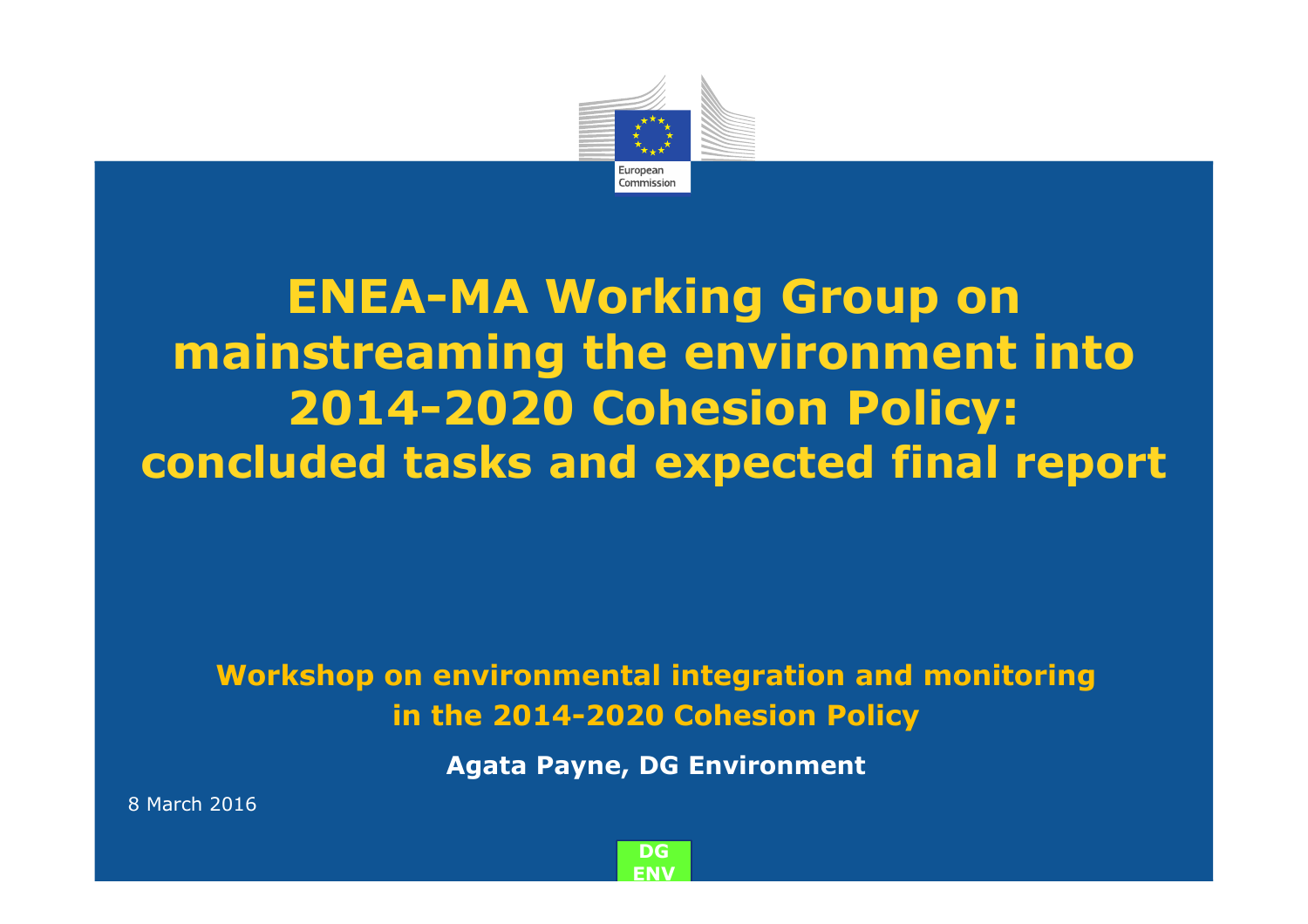

| Commission<br><u>1.</u>                                                                                      |  |
|--------------------------------------------------------------------------------------------------------------|--|
| 2.                                                                                                           |  |
| 3.                                                                                                           |  |
| HOW MUCH FUNDING FOR THE ENVIRONMENT? QUANTITATIVE ASSESSMENT OF 2014-2020<br>4.                             |  |
|                                                                                                              |  |
|                                                                                                              |  |
|                                                                                                              |  |
| ENVIRONMENTAL INTEGRATION AT OPERATIONAL PROGRAMME LEVEL/OVERVIEW HOW<br>5.                                  |  |
| ENVIRONMENT WAS INTEGRATED WITHIN PROGRAMMES (ENVIRONMENTAL HOOKS)  16                                       |  |
| 5.1 SUSTAINABLE DEVELOPMENT AS A HORIZONTAL PRINCIPLE - APPROACHES AND MECHANISMS/ARTICLE 8 INTRODUCTION  16 |  |
|                                                                                                              |  |
|                                                                                                              |  |
| 6. ENVIRONMENT INTEGRATION AT THE IMPLEMENTATION STAGE (PROJECT STAGE)  29                                   |  |
|                                                                                                              |  |
|                                                                                                              |  |
|                                                                                                              |  |
|                                                                                                              |  |
|                                                                                                              |  |
|                                                                                                              |  |
|                                                                                                              |  |

**ANNEXES**

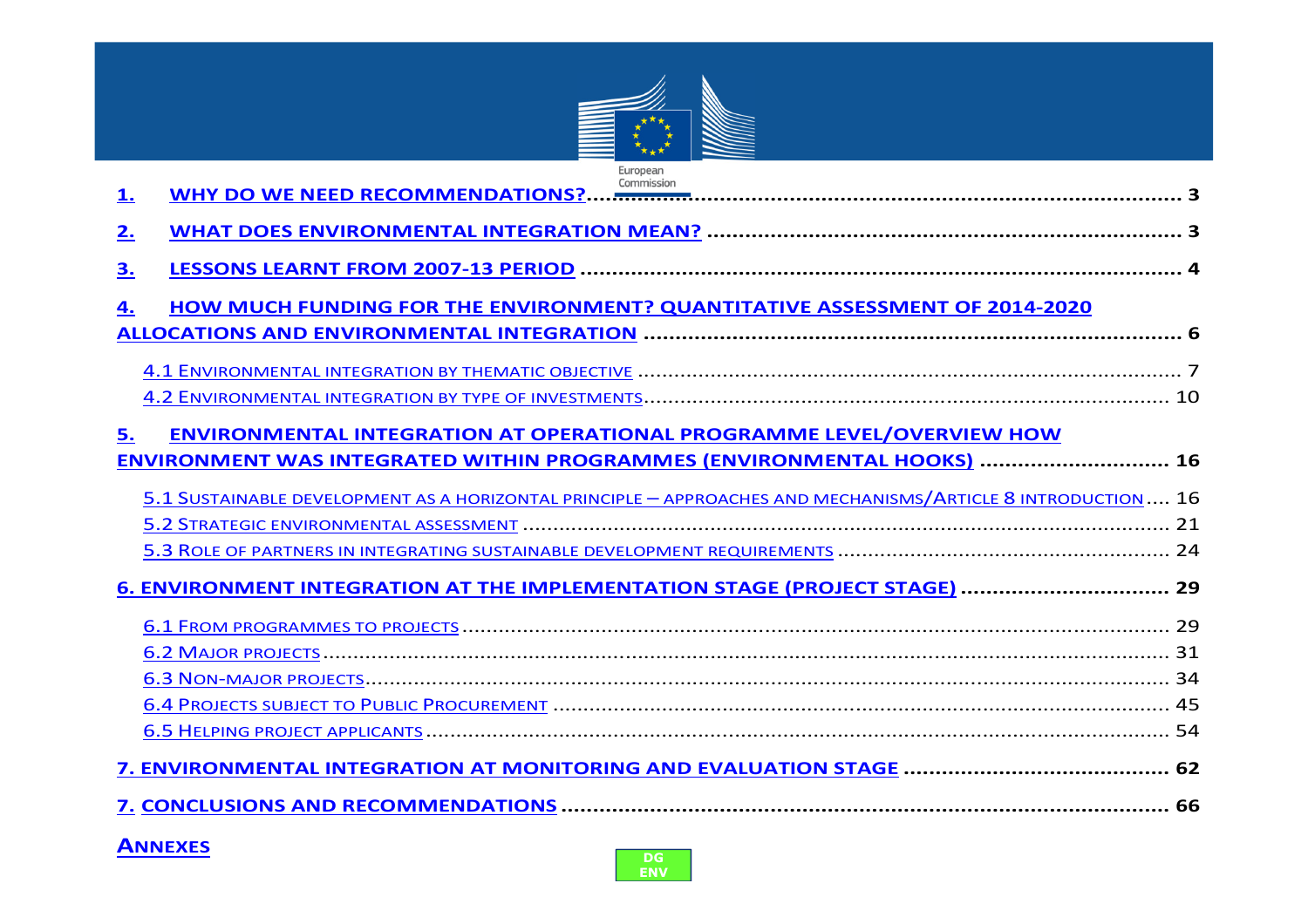

## **OUR UNDERSTANDING OF ENVIRONMENTAL INTEGRATION AND DRIVING FORCES**

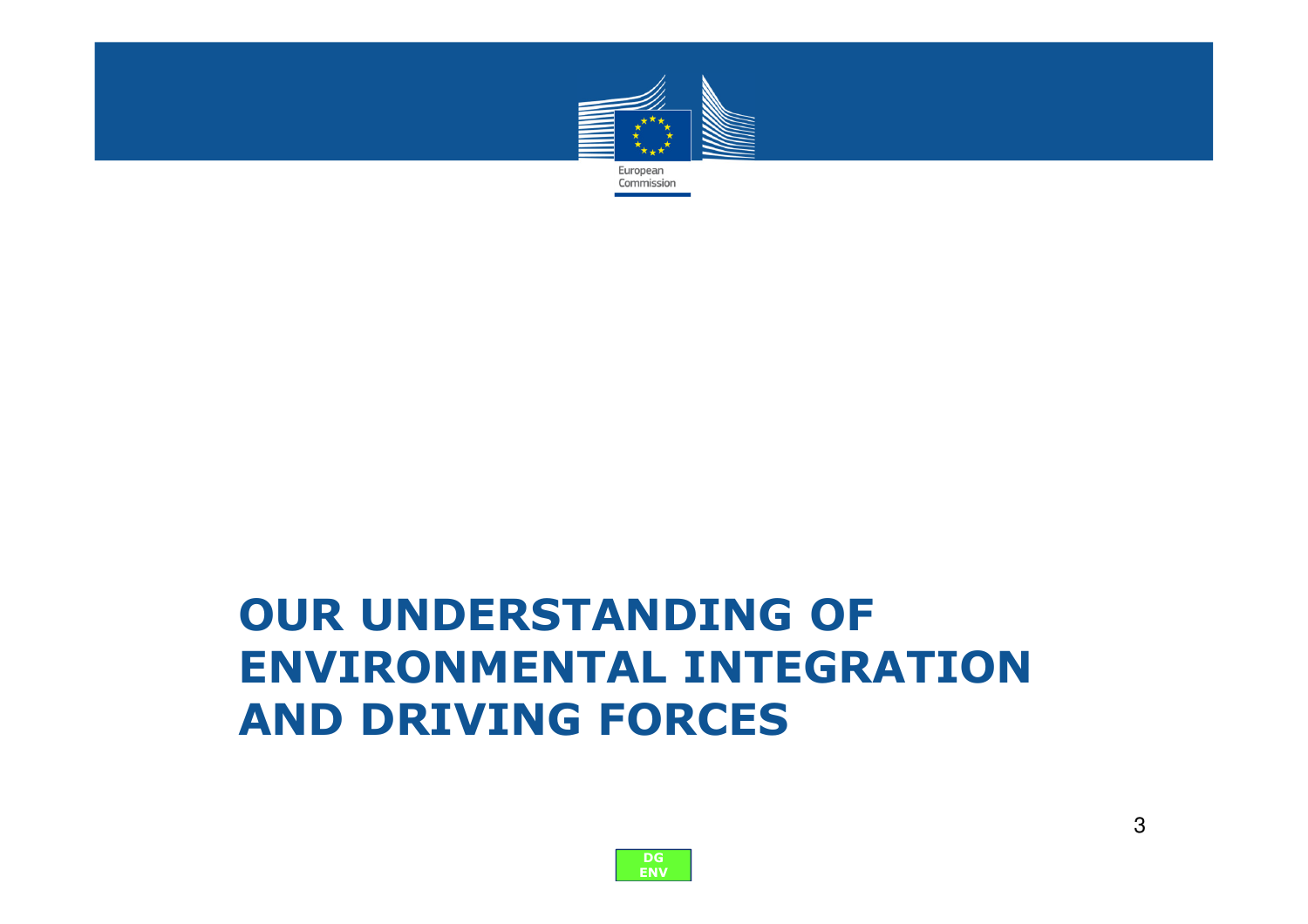

# **What does environmental integration mean/'environmental mainstreaming'?**

### **Theory**

- Giving environment more prominent position in non-environmental<br>polices polices
- $\div$  Art. 11 of the TFEU
- $\div$  Art. 8 of the CPR

### **Our understanding (Survey)**

- \* Over half of answers close to Art. 8 and some Art. 11
- Some going beyond: eco-friendly solutions, green public procurement, project selection criteria, resource efficiency for SMEs.
- *E.g. "The OP has a primary economic focus. The environmental aspects focus on resource efficiency measures in SMEs, supporting technological and environmental innovations preferably by SMEs acting together, and reducing energy consumption in the built environment."*

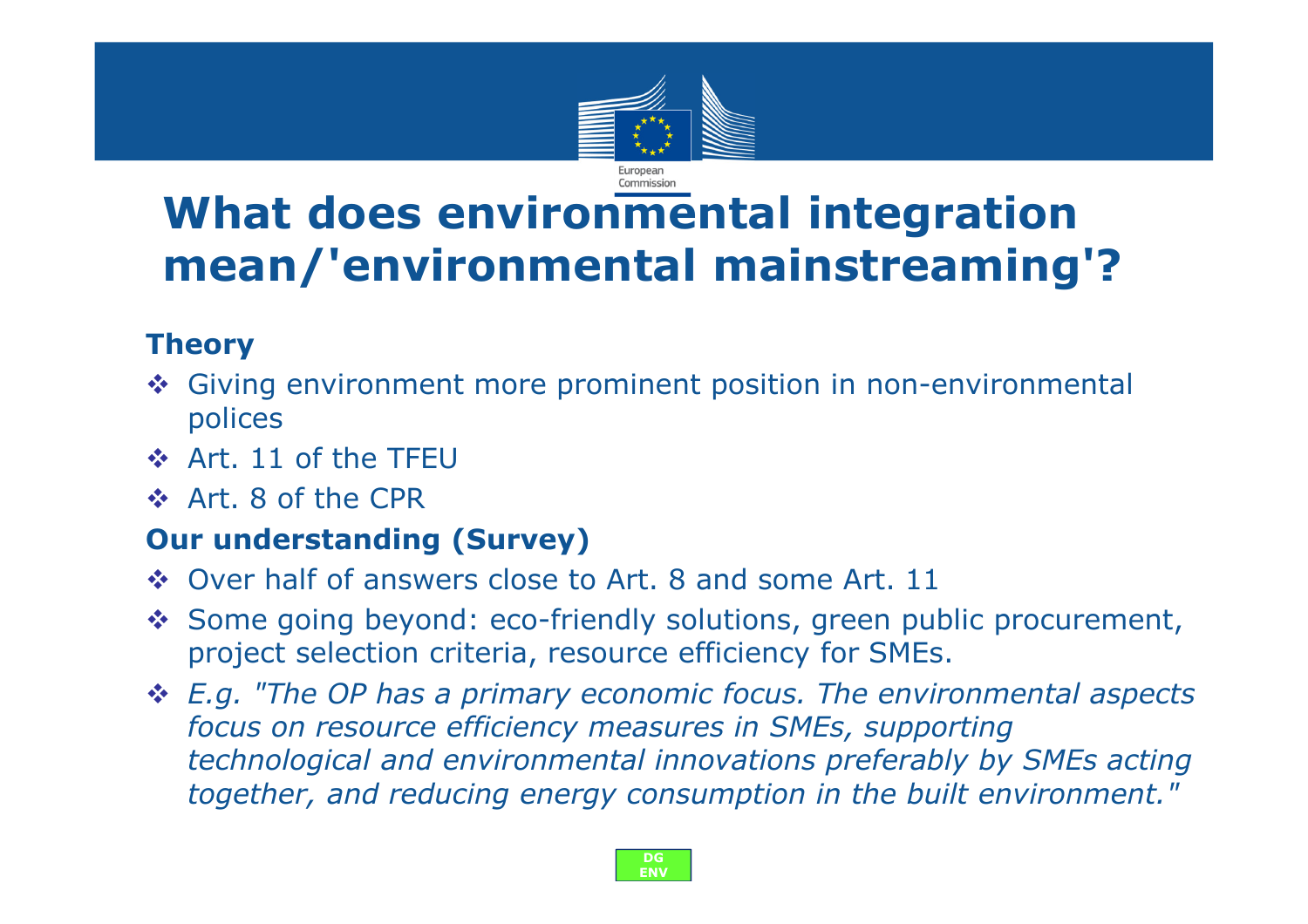

#### **Who is the driving force for integration for sustainable development?**



- **MA (18) − driving force** □ European Commission (9)<br>□ Env. authorities (8) □ Env. authorities (8)<br>□ Other drivers (6):  $\Box$  Other drivers (6):<br>A regional and n > regional and national authorities

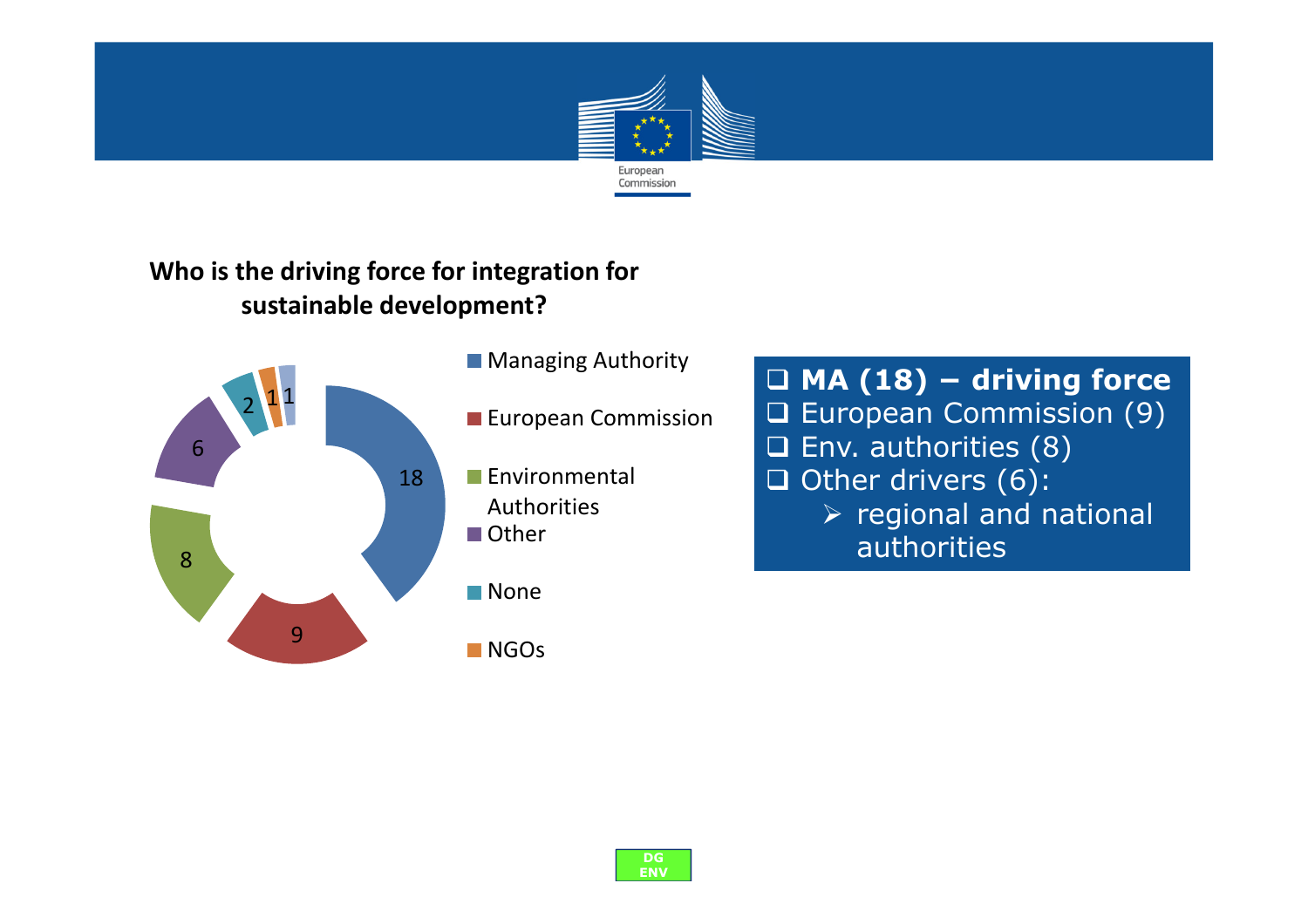

## **FUNDING FOR ENVIRONMENTAL INTEGRATION**

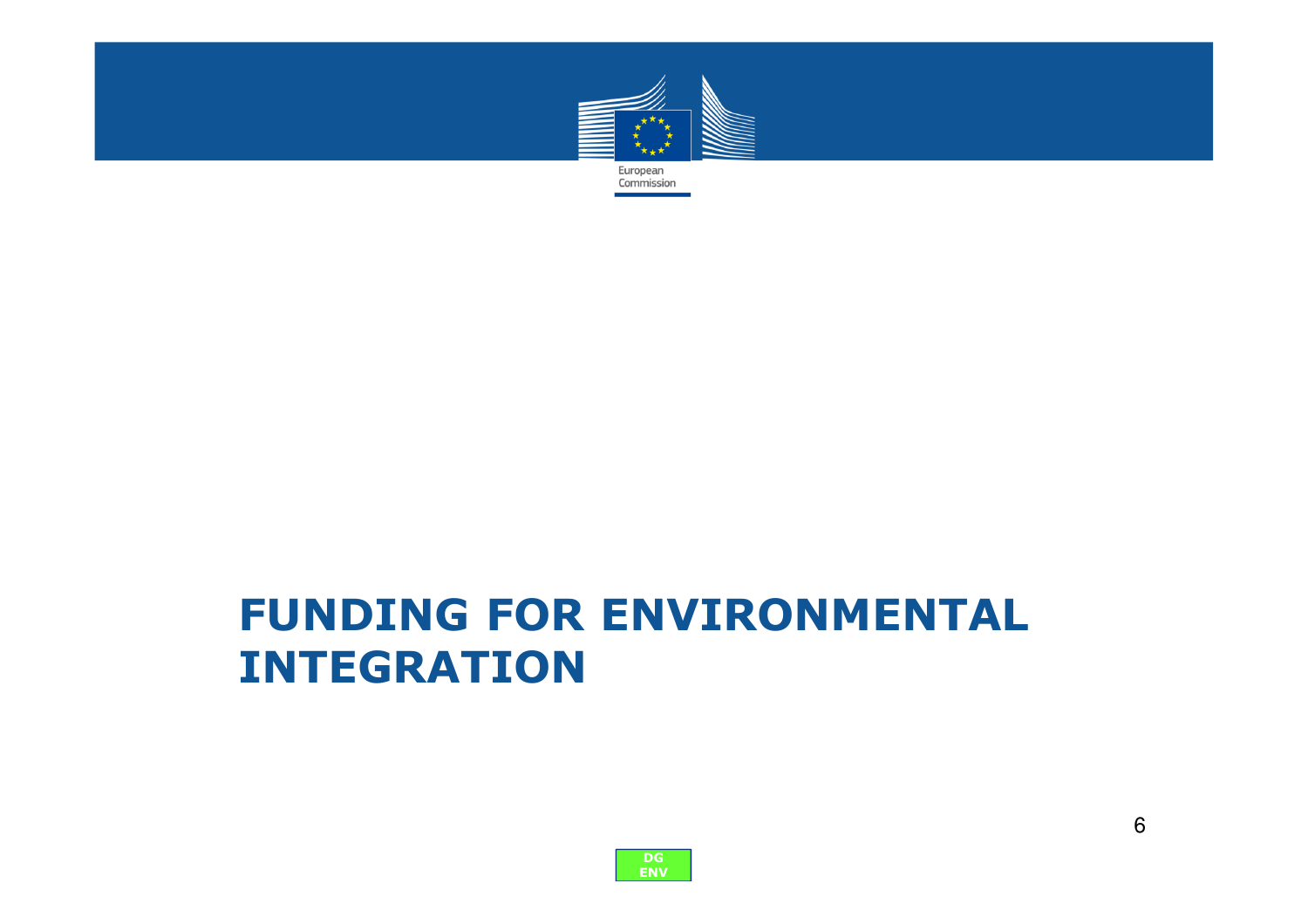

### **Support of the ESI Funds (ERDF, CF, ESF, EAFRD, EMFF)**to the 11 TOs



**DG ENV** 7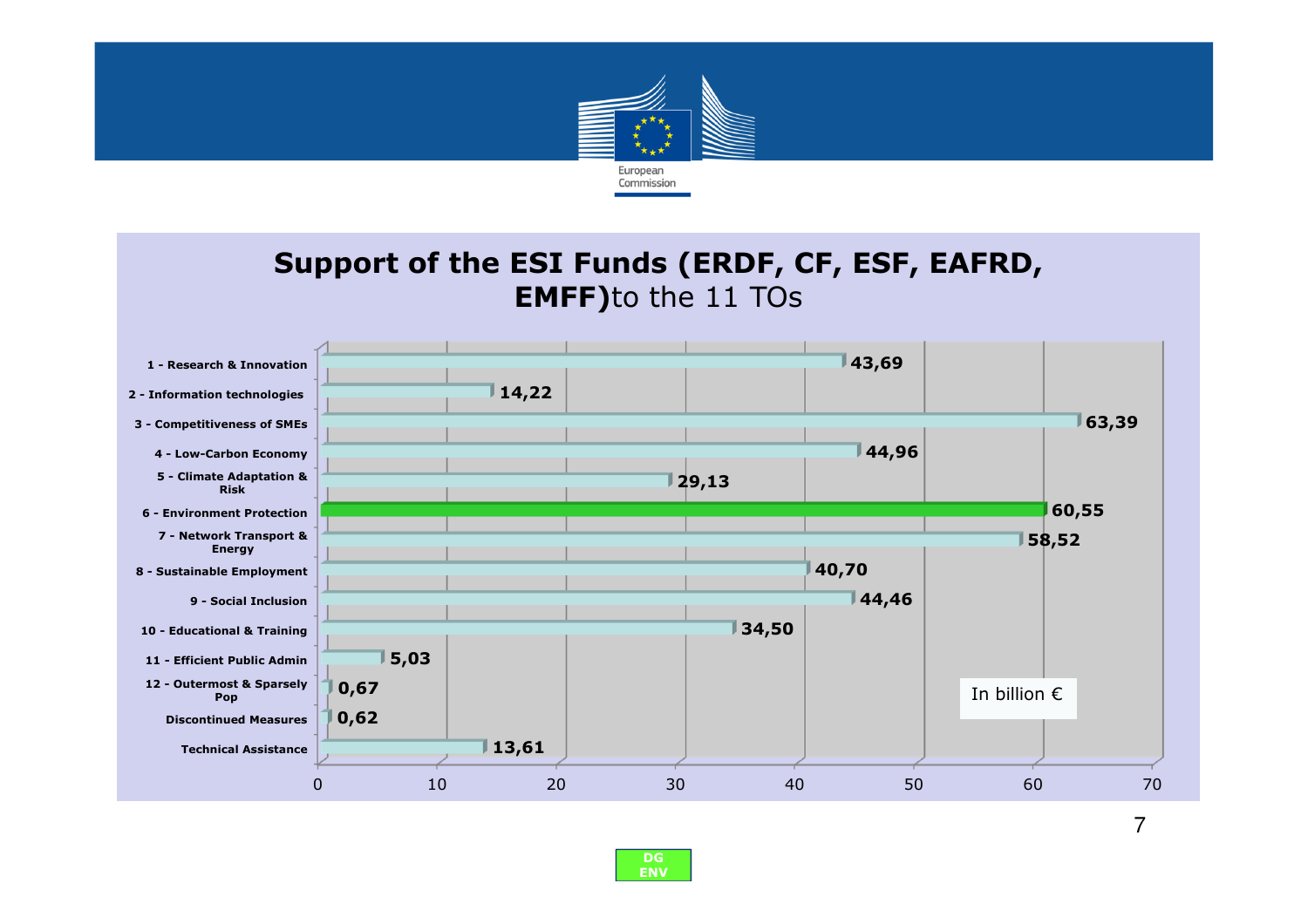

#### **Support of the 3 Cohesion Policy funds (ERDF, CF and ESF) to each TO**



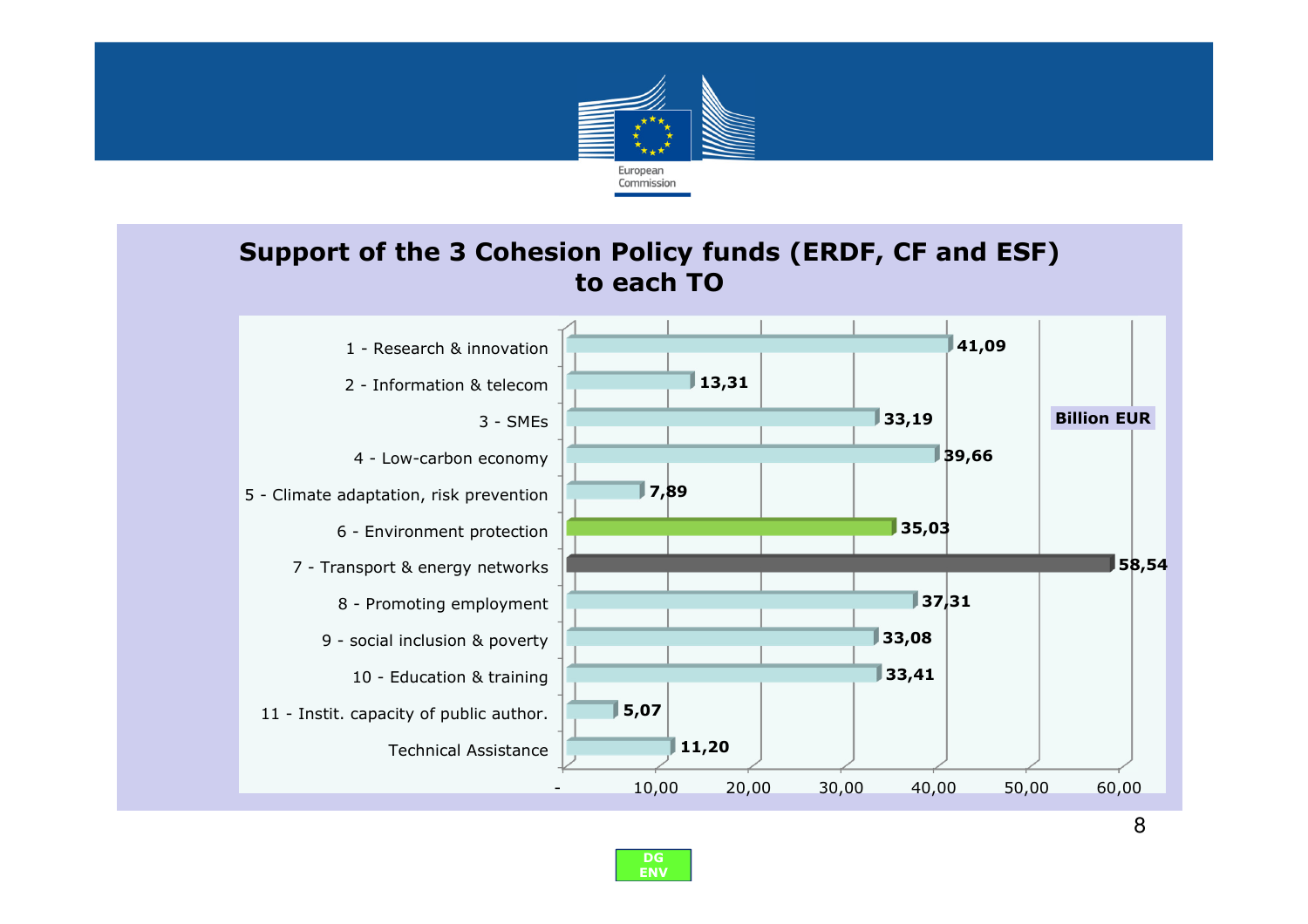

#### **Contribution of Cohesion Policy (ERDF, CF and ESF) to environmental protection (types of investment)**



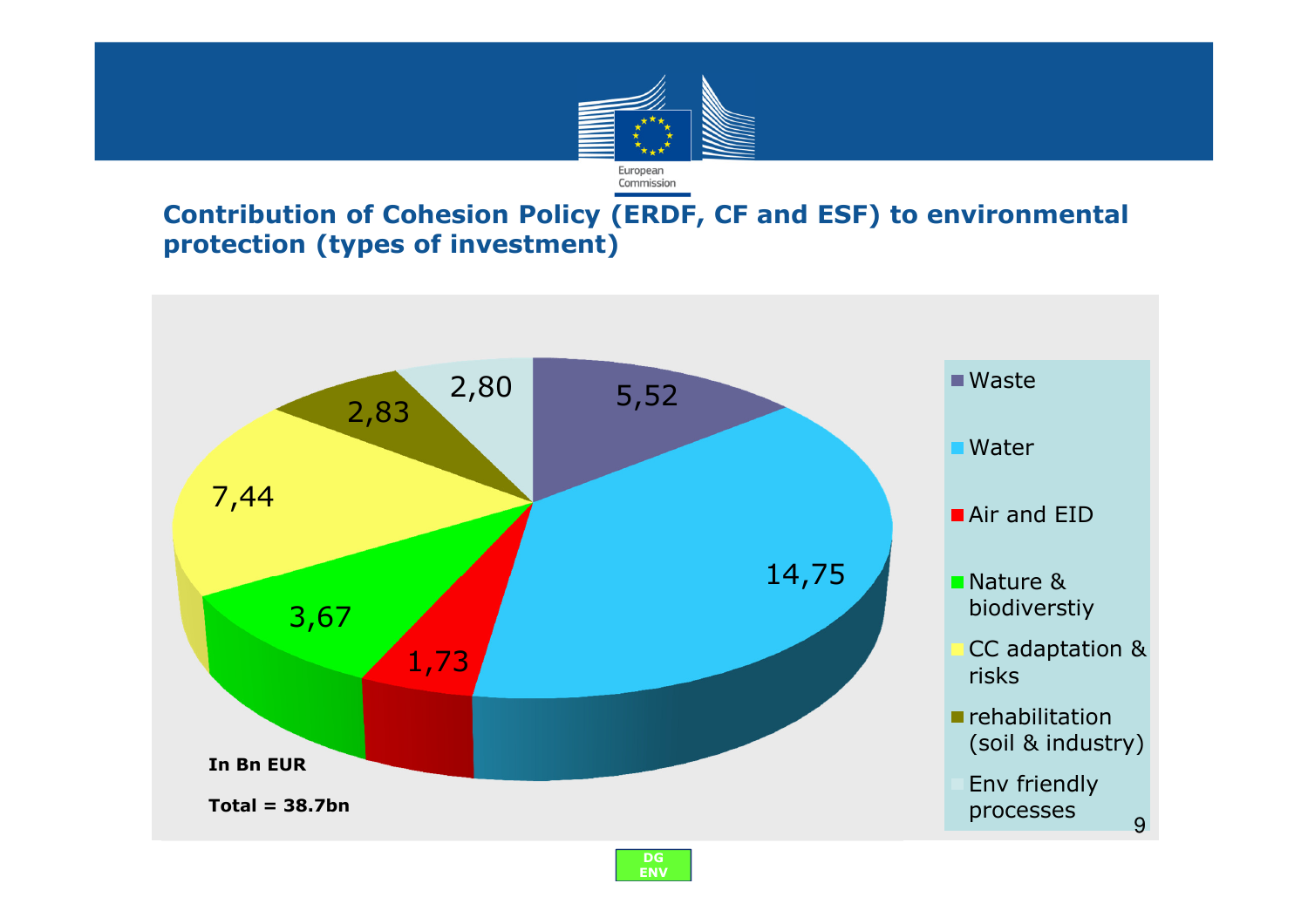

### **The overall result for environmental policy**

- $\blacktriangleright$  Environmental protection represents:
	- • 11,1% of the overall Cohesion Policy budget in 2014-2020 ; 12% in 2007-2013.
	- $\bullet$  Compared to 2007-13:
		- ↓Funding for water and risk prevention has decreased. Water = **- 7bn**
		- ↓Funding for biodiversity, air quality and adaptation to climate change has increased.
		- П Thematic concentration constraint and earmarking for TOs 1, 2 3 and 4 may explain the global decrease.
		- $\overline{\phantom{a}}$  Thanks to thematic concentration, the allocation for low-carbon economy (TO-4) has reached €39.6 billion (€10.6 billion in 2007-13).
- Support to a low-carbon economy ( $\epsilon$ 40bn) and to adaptation to climate  $\epsilon$ change (€8bn) are also promoting environmental objectives!

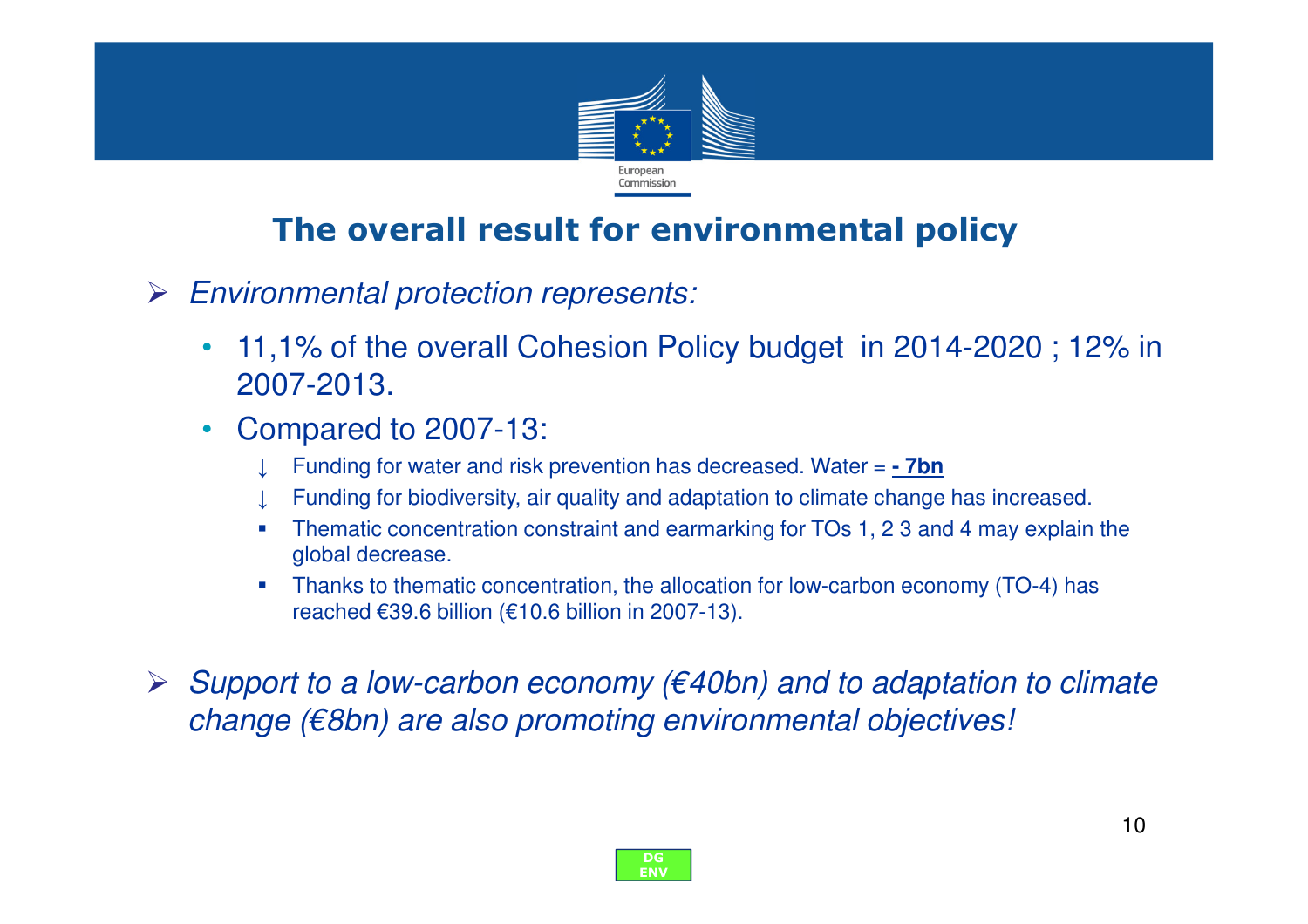

## **STRATEGIC ENVIRONMENTAL ASSESSMENT**

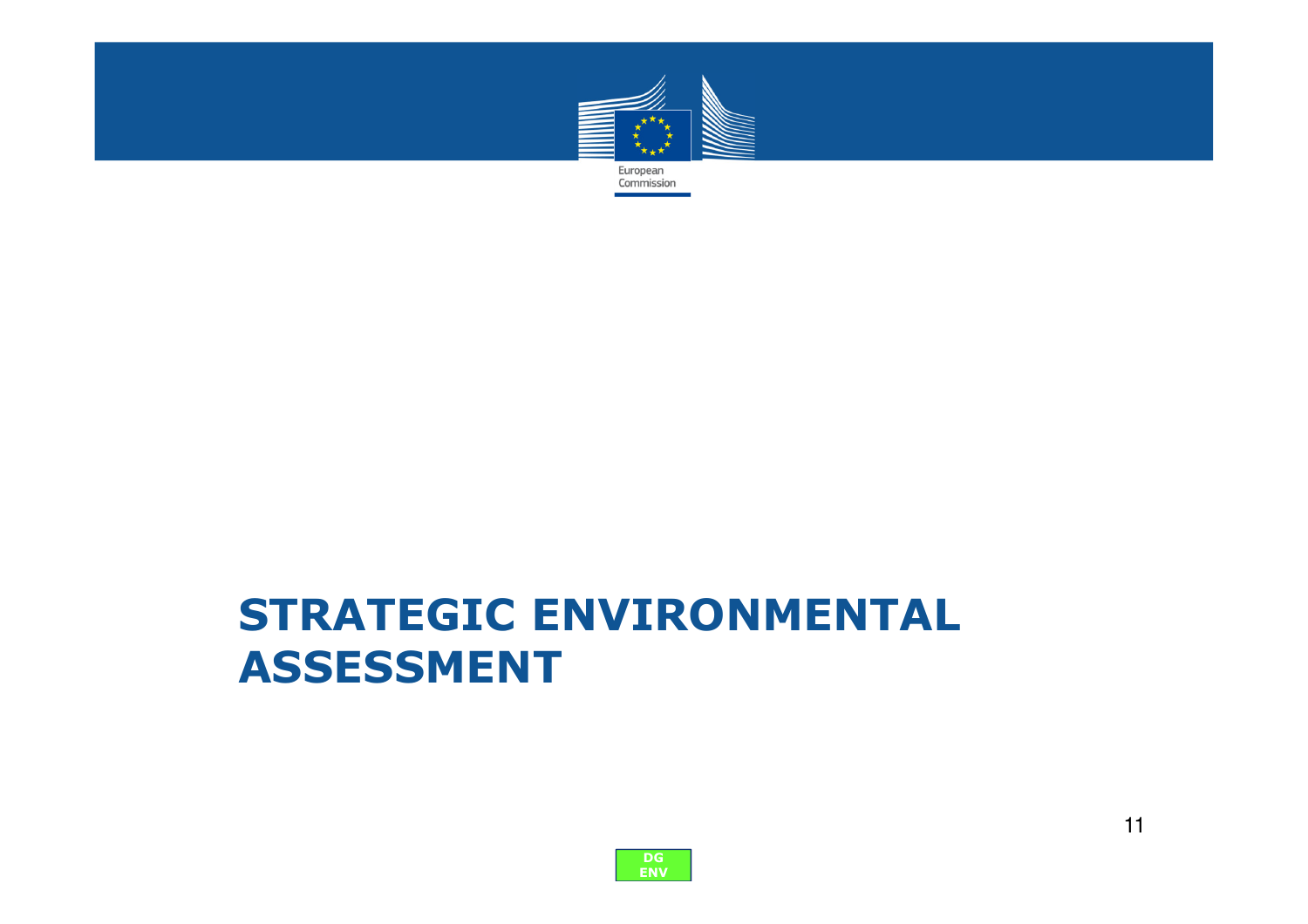

#### **What is your opinion about the contribution of the SEA for your Operational Programme?**



## ⊿ Added value (30)<br>additional inc≼

- > additional independent expertise
- > local knowledge
- > awareness raising
- > public involvement
- > clear environmental improvements
- > recommendations for<br>the implementation the implementation stage
- No added value (7)<br>No pure formality
	- $\triangleright$  pure formality
	- $\triangleright$  did not bring any new information
	- $\triangleright$  brought few changes